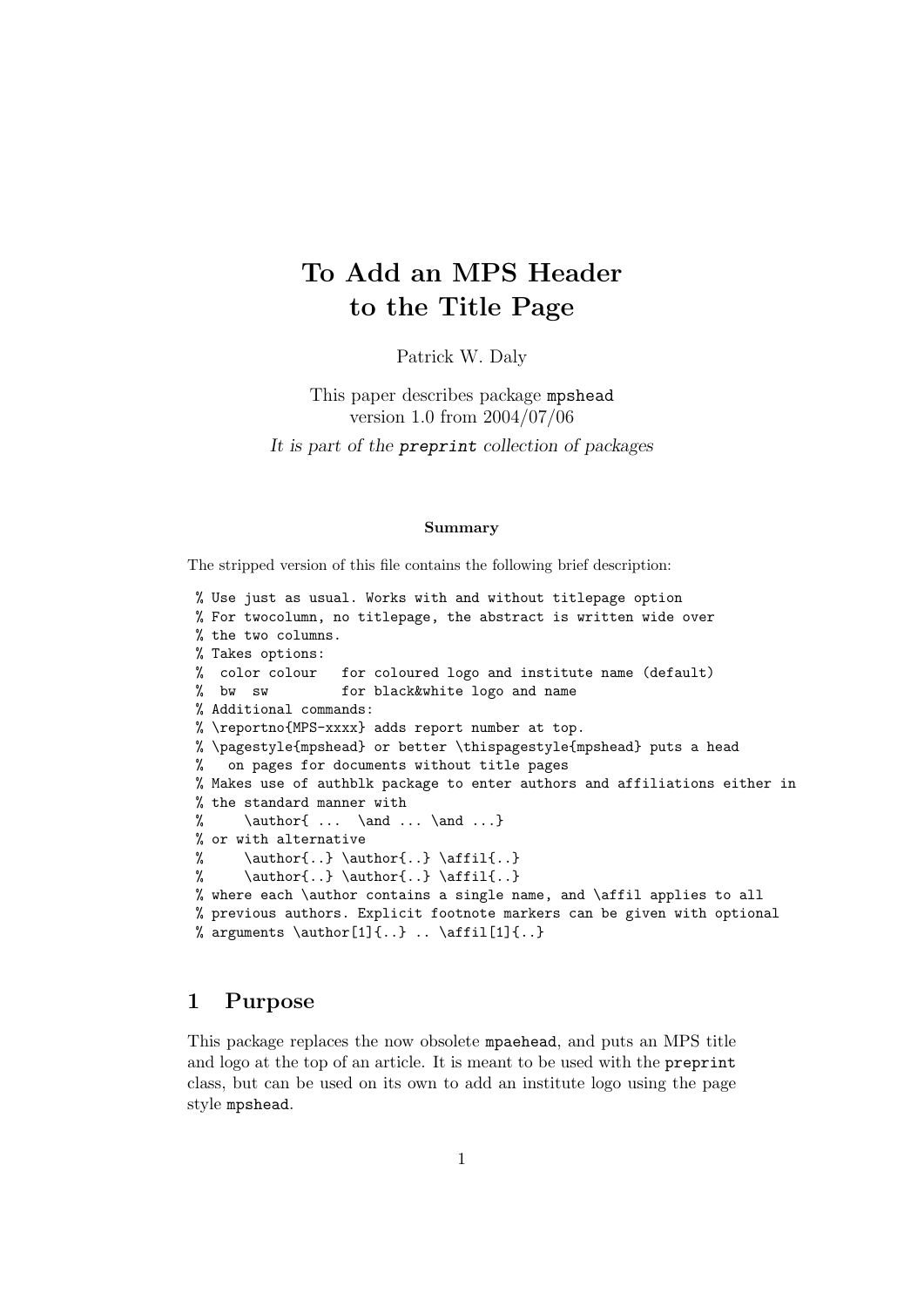#### 2 Usage

This package need only be included with the \usepackage command of LATEX 2ε,

```
\documentclass[..]{...}
\text{luseppe}[\langle options \rangle] {mpshead}
```
It takes options

color colour (default) to output logo and institute name in colour

bw sw to output the logo in black & white.

Everything then functions as for normal LAT<sub>E</sub>X, as far as the user is concerned. In fact, internally things are quite different, so there could be bugs popping out.

To avoid the most blatant problems, the \maketitle command must be followed by one of

```
\begin{abstract} ... \end{abstract}
\part
\chapter
\section
\noabstract
```
without any intervening text. Commands that do not print text, like \newpage may come between.

\reportno The only extra feature for the user is the \reportno command. This enters the MPAE report number (or any arbitrary text for that matter) that is printed above the headline. It is optional. Syntax is

 $\verb|\reportno{(*number*)|$ 

\author The mpshead package loads the authblk package that allows an alter- \affil native syntax for entering authors' names and affiliations. Standard LATEX uses

> \author{author1, author2\\affil1 \and author3, author4  $\alpha$ ffil2 }

whereas the new alternative is

 $\{\alpha\n{\alpha}\$  \author1 } \author{author2 } \affil{affil1 }  $\{\alpha\n 4 } \affil2 \}$